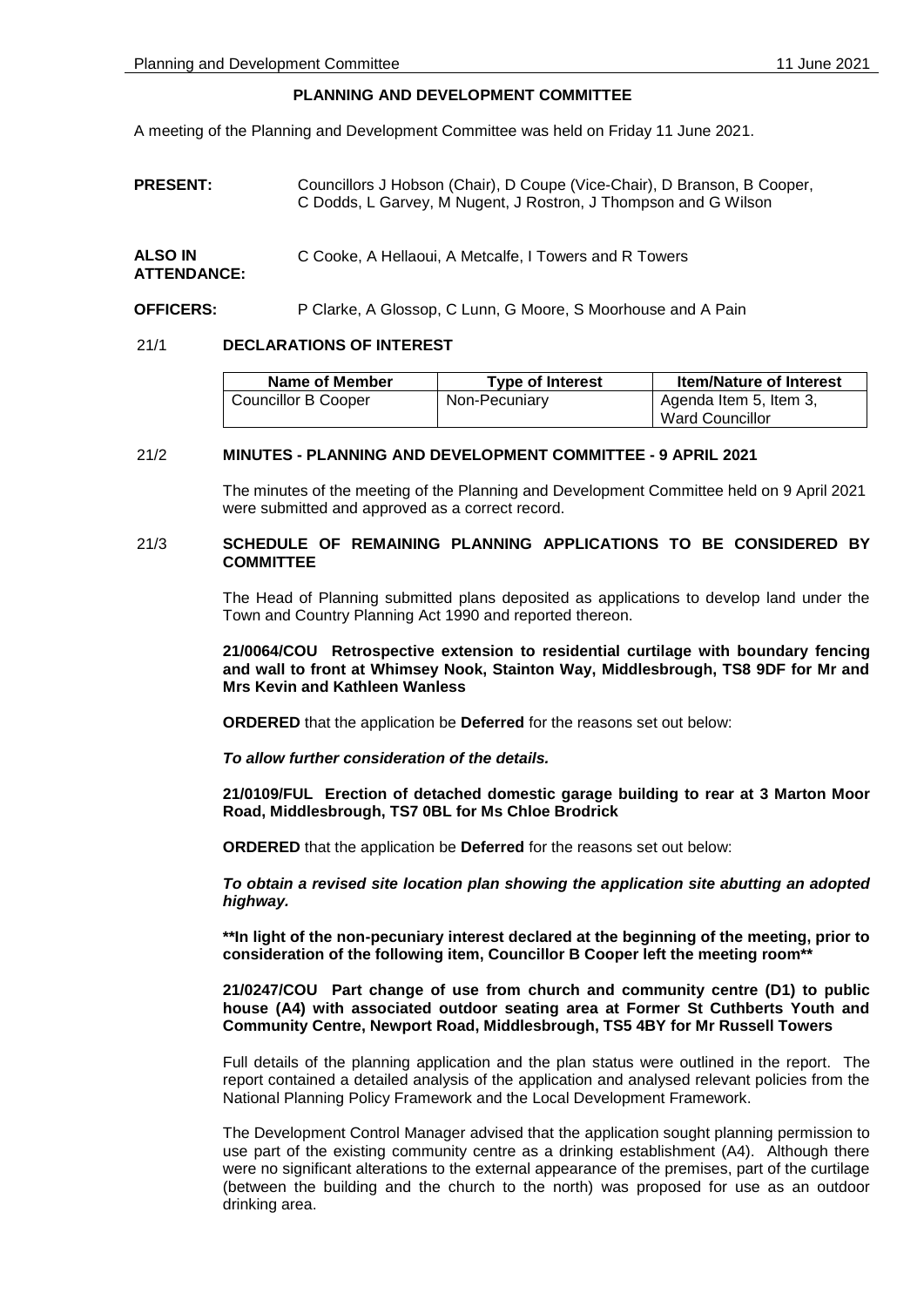The key issues to be considered as part of the application were the principle of a town centre use being situated outside any designated centre, and the potential detrimental impacts of the use and its associated operations (for example, any deliveries, refuse collections and outdoor seating area use) on the nearby residential properties.

The application under consideration was a resubmission of a previous application (20/0205/FUL). Members of the Planning Committee refused the preceding application in November 2020, as it was considered that the proposed use and its associated activities would result in undue noise and disturbance upon the nearby local residents.

Members were informed that the application had been supported by a Sequential Assessment in order to provide justification for the proposed use in this edge-of-centre location. Whilst it was the officer conclusion that the application failed the sequential approach, it was considered that the scale of the use would not be harmful to the vitality and viability of Middlesbrough Town Centre or any other recognised local centre.

To address the concerns of Members, the application had also been supported by a Noise Assessment, which considered the potential noise and disturbance from the use. The assessment estimated the expected levels of noise from the premises and concluded that there was very little likelihood of any adverse noise impacts from the proposed development.

Following consultation, two objections had been received from residents (out of 100 original neighbour consultations). In summary, with its location in close proximity to residential properties, the objections were based on the likely noise and associated disturbance from the use on local amenity. The application had also received 66 letters of support, although many of those were from beyond the immediate community. Officers had worked closely with the applicant in order to seek a potential solution, which had resulted in conditions restricting hours of opening and refuse collection, as well as the undertaking of a noise risk assessment to mitigate for any increased noise levels within the outdoor seating area.

The Development Control Manager advised that the recommendation was to approve the application with conditions.

Members queried the location of the car park, its entrance, and the number of spaces available. In response, the Committee was shown the location from an aerial view and was advised that four parking spaces were available. In response to a subsequent enquiry, the location of the beer garden was pointed out to the Committee.

The Applicant was elected to address the Committee in support of the application; a handout summarising the development was provided to Members. In summary, the following points were raised:

- The Applicant had purchased the derelict site three years previously, which at the time was in a state of disuse and disrepair;
- Following discussion with local stakeholders, it was felt that Newport was missing a local public house;
- The development would serve as a micropub and coffee stop, serving high quality products for the local community and real ale enthusiasts;
- HD CCTV had been reinstated on site;
- Ownership of the building had resulted in thorough care being undertaken of the site;
- In addition to the micropub, it was intended that full renovation and reopening of the community hall would be achieved, which already had appropriate planning permissions in place;
- Reference was made to the Noise Assessment and support of the application in respect of that; and
- The development would help bring the local community together.

In response to an enquiry from a Member the applicant explained that fencing would be installed to divide parts of the site, which was shown via an aerial view in the handout.

Brief consideration was given to the products that would be made available on site and the independent nature of the business.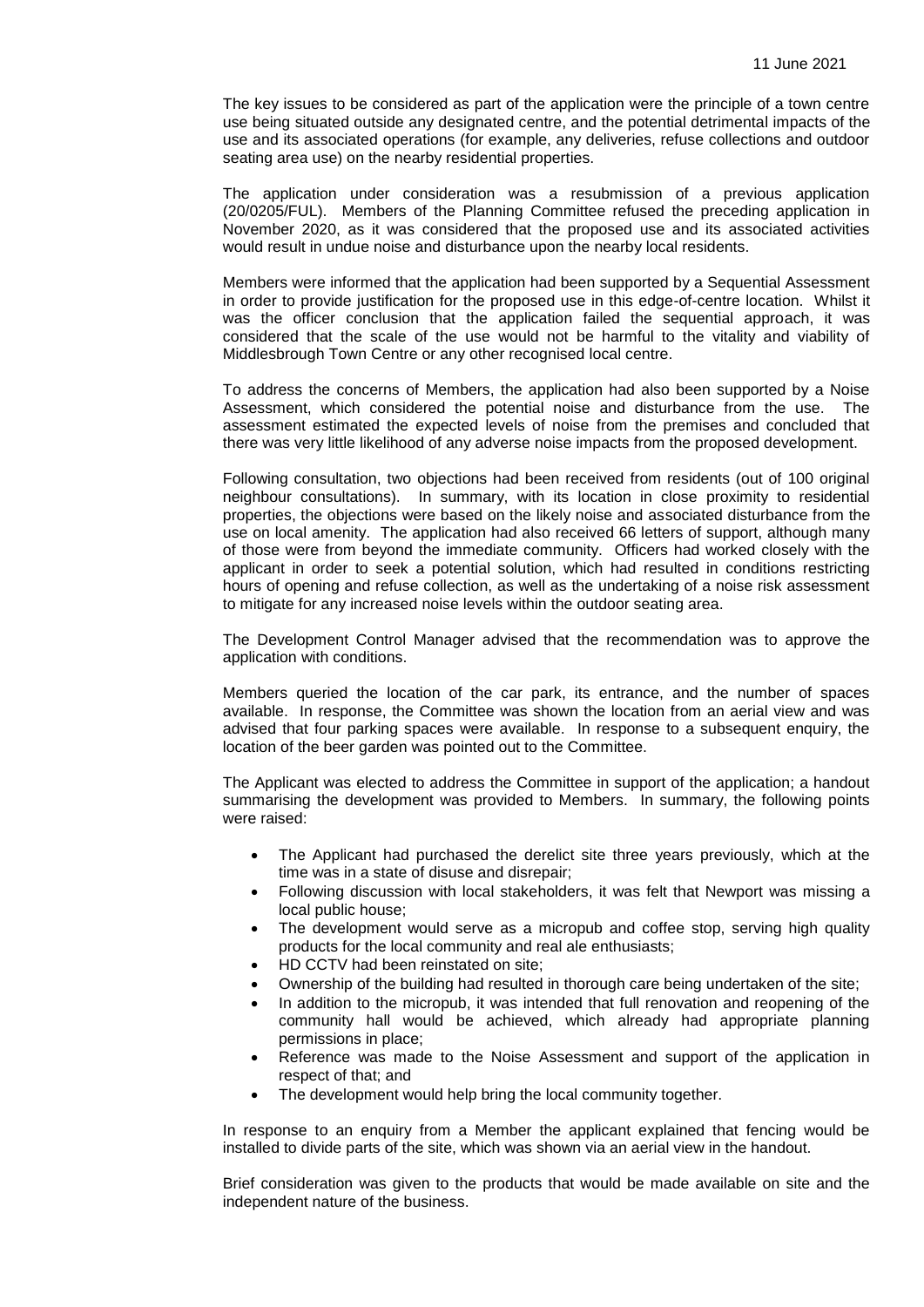Two Ward Councillors were elected to address the Committee.

In summary, the Ward Councillors:

- Thanked those involved in the development of the proposal;
- Commented that the application would make a great contribution to the local community and hopefully provide some subsequent employment;
- Advised that charitable groups may wish to hold events on the site;
- Commented that the development would provide a huge asset to Middlesbrough and particularly the Newport Ward;
- Indicated that the chapel and wider site had been refurbished well, with aspects of the original building highlighted;
- Reiterated that the Noise Assessment indicated that noise would be at an appropriate level;
- Commented that many local residents had supported approval of the application; and
- Made reference to the area currently being marked as unsustainable due to a lack of community facilities.

**ORDERED** that the application be **Approved on Condition** for the reasons set out in the report.

**\*\*Following consideration of the item, Councillor B Cooper re-entered the meeting room\*\***

#### 21/4 **APPLICATIONS APPROVED BY THE HEAD OF PLANNING**

The Head of Planning submitted details of planning applications which had been approved to date in accordance with the delegated authority granted to him at Minute 187 (29 September 1992).

#### **NOTED**

## 21/5 **PLANNING APPEALS**

## **Appeal Ref: APP/W0734/W/20/3259145 Land to the South of 1 Marwood Wynd, Marwood Wynd, Stainton, Middlesbrough, TS8 9AD – Appeal Dismissed**

The development proposed was described as construction of a detached dwelling with a detached double garage.

The main issue in the determination of the appeal was the effect of the proposal on the character and appearance of the local area bearing in mind the special attention that should be paid to the desirability of preserving the settings of the nearby Grade II\* listed building, St Peter and St Pauls Church [List Entry: 1137540], and the Grade II Listed Building, Stainton House [List Entry: 1137500], as well as the extent to which it would preserve or enhance the character or appearance of the Stainton and Thornton Conservation Area.

## **Appeal Ref: APP/W0734/W/20/3265716 4, The Crescent, Linthorpe, Middlesbrough, TS5 6SE – Appeal Dismissed**

The development proposed was described as a proposed dwelling.

The main issues in the determination of the appeal were the effect of the proposal on:

- Designated heritage assets, with particular regard to the character and appearance of the Linthorpe Conservation Area and the setting of Grade II listed The Avenue Methodist Church; and
- The living conditions of occupiers of neighbouring dwellings, with particular regard to levels of outlook and privacy.

## **Appeal Ref: APP/W0734/D/20/3266046 110 Cambridge Road, Middlesbrough, Cleveland, TS5 5HP – Appeal Dismissed**